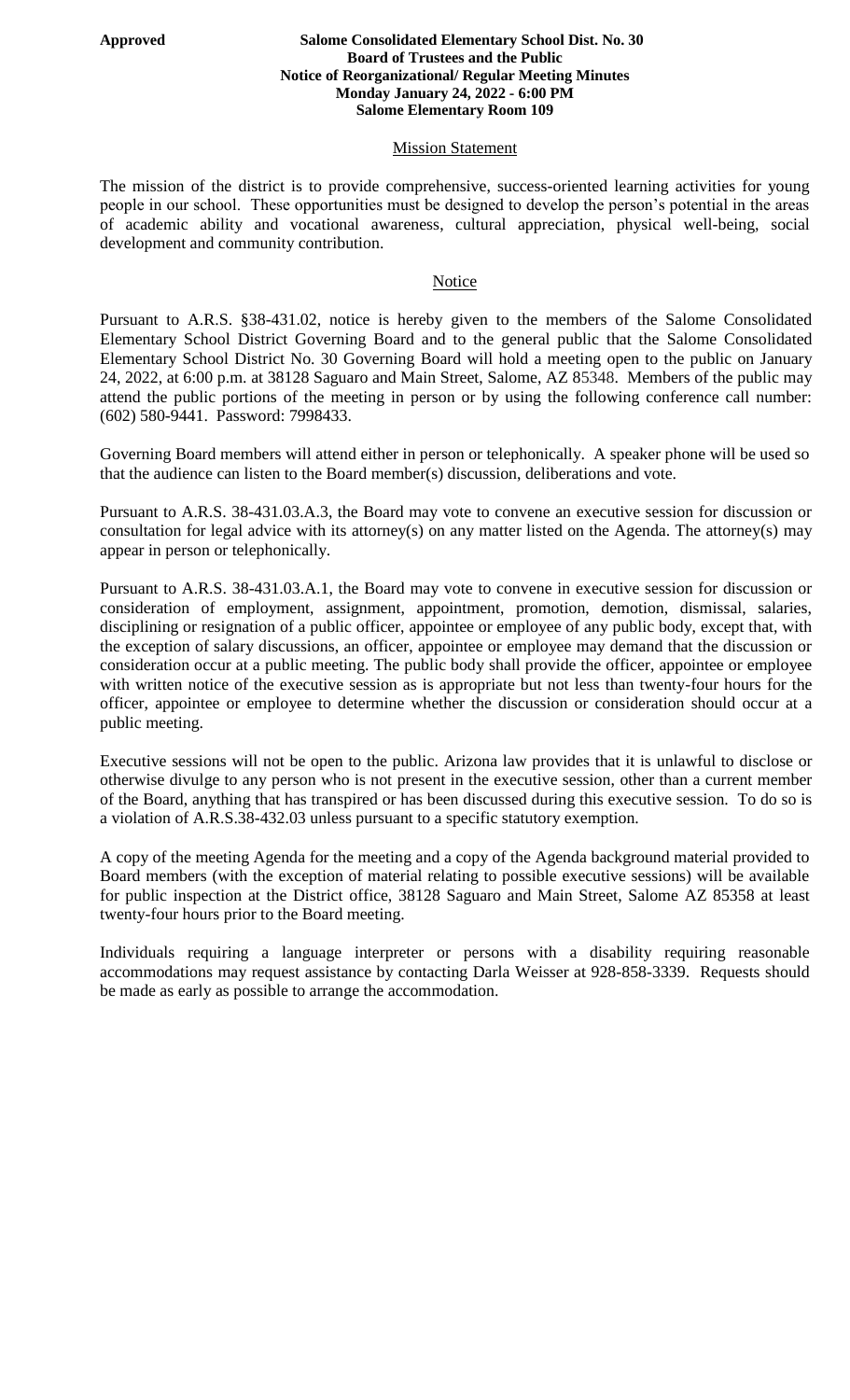Telephonic: Vicki Oaks Cheryl Montijo

- 1. Call Reorganizational Meeting of January 24, 2022 to order by Blain Harold at 6:07 pm.
- 2. Pledge of Allegiance

Ramona Heschke arrived at 6:12 pm

- 3. Approve Agenda of Reorganizational/ Regular Meeting of January 24, 2022 Cheryl Montijo moved to approve Reorganizational/ Regular Meeting of January 24, 2022 – yes. Felipe Cruz – seconded – yes. Vicki Oaks – yes. Blain Harold – yes. Motion carried.
- 4. Discussion and possible action to approve Election of Board President: Felipe Cruz nominated Blain Harold as Board President – yes. Cheryl Montijo seconded – yes. Vicki Oaks – yes. Blain Harold - Abstain Motion carried.
- 5. Discussion and possible action to approve Election of Board Vice President: Felipe Cruz nominated Vicki Oaks as Board Vice President – yes. Cheryl Montijo seconded – yes. Blain Harold – yes. Vicki Oakes – Abstain Motion carried.
- 6. Adjourn Re-organizational Meeting at 6:11pm.
- 7. Call Regular Meeting of January 24, 2022 to order by Blain Harold at 6:11pm.
- 8. Consent Agenda

*All items listed under the Consent Agenda will be enacted by one motion. There will be no separate discussion of these items unless a request is made prior to the vote on the motion to remove an item from the Consent Agenda for further discussion and action. Such discussion and action shall take place on items removed from the Consent Agenda immediately following the vote on the Consent Agenda. Consent Agenda items may include any non-controversial subjects.*

- A. Minutes of Regular meeting of December 14, 2021
- B. Minutes of Special meeting of December 21, 2021
- C. Resolution for Salary and Other Expense
- D. Ratify Payroll and Other Expense Vouchers:

Payroll Voucher #14 for PP13 dated 12/31/2021 in the amount of \$50,140.40;

- Payroll Voucher #16 for PP14 dated 1/14/2022 in the amount of \$48,043.33;
- Expense Voucher #2212 dated 12/7/2021 in the amount of \$908.00;
- Expense Voucher #2213 dated 13/13/2022 in the amount of \$66,121.20;

Expense Voucher #2214 dated 12/21/2021 in the amount of \$27, 83287;

Expense Voucher #2215 dated 1/4/2022 in the amount of \$13,114.81.

Vicki Oaks moved to approve Consent Agenda – yes. Felipe Cruz seconded – yes.

Cheryl Montijo – yes. Ramona Heschke – yes.

Blain Harold – yes. Motion carried.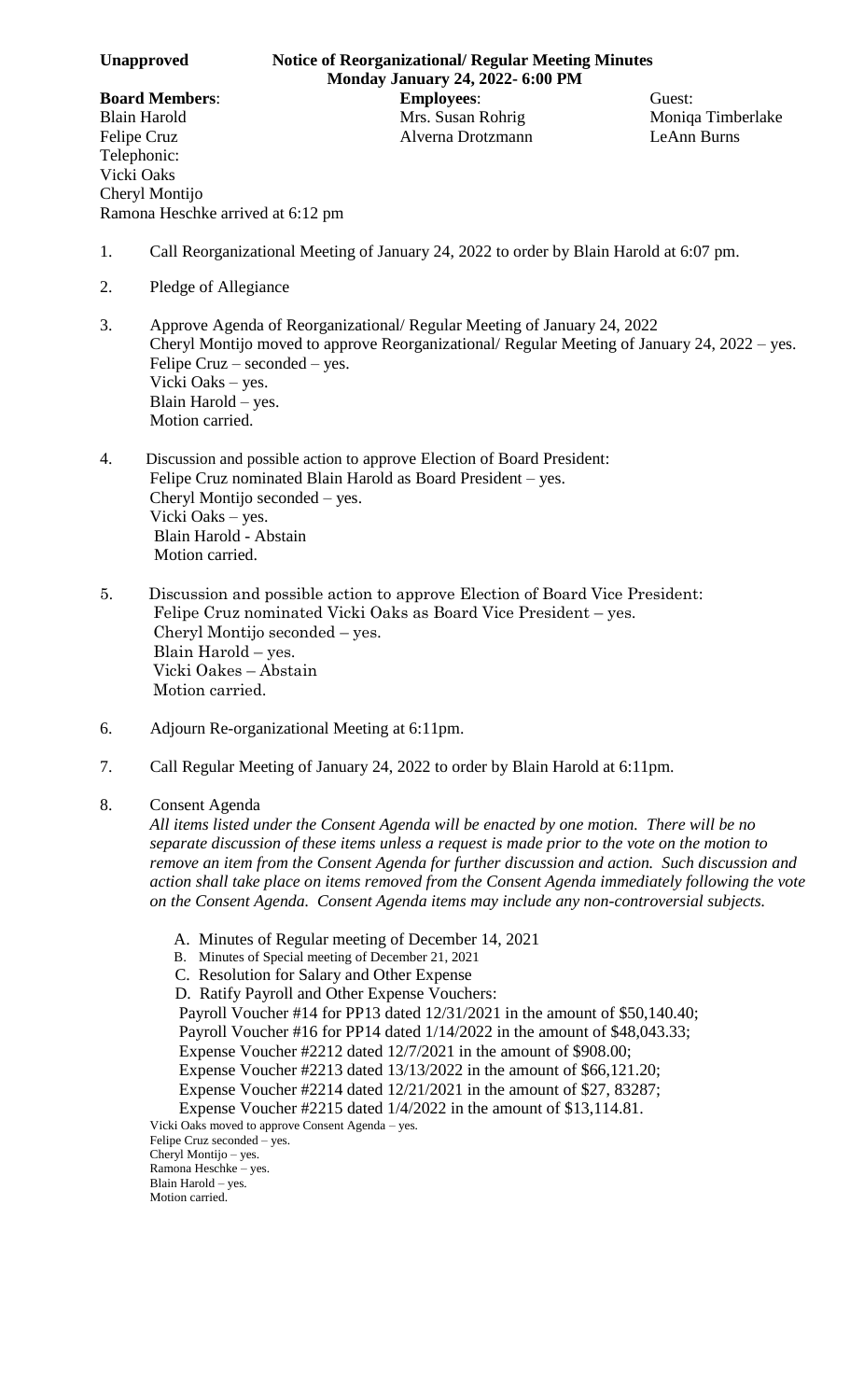## 9. Summary of Current Events and Informational Reports:

*(Board members may ask questions or comment upon any item on the summary of current events, ask the Superintendent to follow up on any item listed, or to place any item on a future agenda for discussion and action).*

- A. Upcoming Events: February 4- Professional Development for Certified Teachers February 15 – NAEP (National center of educational progress) testing  $4<sup>th</sup>$  grade only February 16 – Cafeteria on site monitoring
- B. Cafeteria Report No report
- C. Student Activities Report Spread sheet for Bank Balance No discussion
- D. Student Council/Library Report- No Report
- E. Maintenance Report No discussion on report
- F. Administration The Administrator may speak to current events. •Administrative Report
- G. Board Member Members of the Board may speak to current events.

10. Call to the Public - *This is the time for the public to comment. Members of the Board may not discuss items that are not specifically identified on the agenda. Therefore, pursuant to A.R.S § 38- 431.01(H), action taken as a result of public comment will be limited to directing staff to study the matter, responding to any criticism or scheduling the matter for further consideration and decision at a later date*

- 11. New Business:
	- A. Discussion and action to approve the FY2021-2022 Teacher Evaluation System Statement Of Assurance.

 Felipe Cruz moved to approve the FY2021-2022 Teacher Evaluation System Statement Of Assurance – yes.

Ramona Heschke – seconded -yes

Vicki Oaks – yes.

Cheryl Montijo – yes.

Blain Harold – yes.

Motion carried.

- B. Discussion and possible action of ASBA Policy advisory numbers
	- 714-715
		- Policy Advisory No. 714 Policy IMB Teaching About Controversial / Sensitive Issues
		- Policy Advisory No. 715 Policy JLCB Immunizations of Students Regulation JLCB-R — Immunizations of Students

 Vicki Oaks moved to approve ASBA Policy advisory numbers 714-715 – yes. Felipe Cruz seconded – yes. Cheryl Montijo – yes. Ramona Heschke – yes. Blain Harold –yes. Motion carried.

- C. Discussion and possible action to offer certified teaching staff signing bonus for early commitment to return for FY2022-2023. Vicki Oaks moved to approve to offer citified teaching staff signing bonus for early commitment to return for FY2022-2023 – yes. Felipe Cruz seconded – yes. Cheryl Montijo – yes. Ramona Heschke – yes. Blain Harold – yes. Motion carried.
- D. Discussion and possible action to set date to offer certified contracts to returning Teachers for FY2022-2023. Blain Harold set bonus of \$1500.00 date for March 1st to offer certified contracts for early teachers return and to turn in their contracts by March 31<sup>st</sup> with no forgiveness after signing. Vicki Oaks moved to approve early signing bonus of \$1500.00 and dates – yes. Felipe Cruz seconded – yes. Cheryl Montijo – yes. Ramona Heschke – yes. Blain Harold – yes. Motion carried.